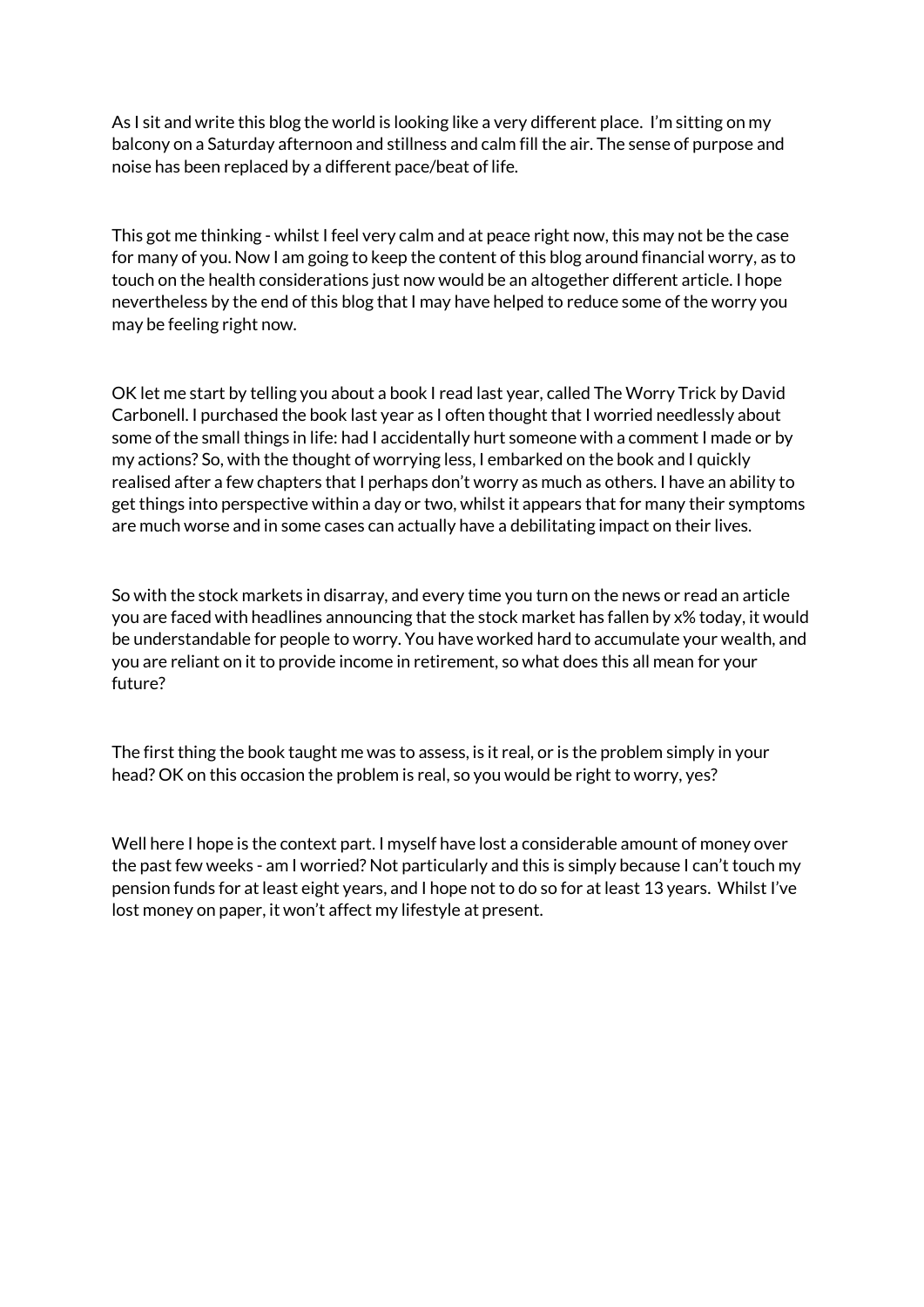Let's look at an example of a client with a pension funds of £450,000 and the impact of a 25% stock market crash occurring today with a five year recovery period:



\*\*For illustrative purposes only

Sometimes a picture can paint a thousand words - annoying most certainly, catastrophic perhaps not quite?

Now as at Friday's date (27/3/2020) our inhouse medium risk portfolio had fallen by around 17% so we are not yet at the levels stated above.

Inevitably the stock market will always move in cycles and the chart below demonstrates this beautifully -with over 120 years of data, who am I to argue with the findings?